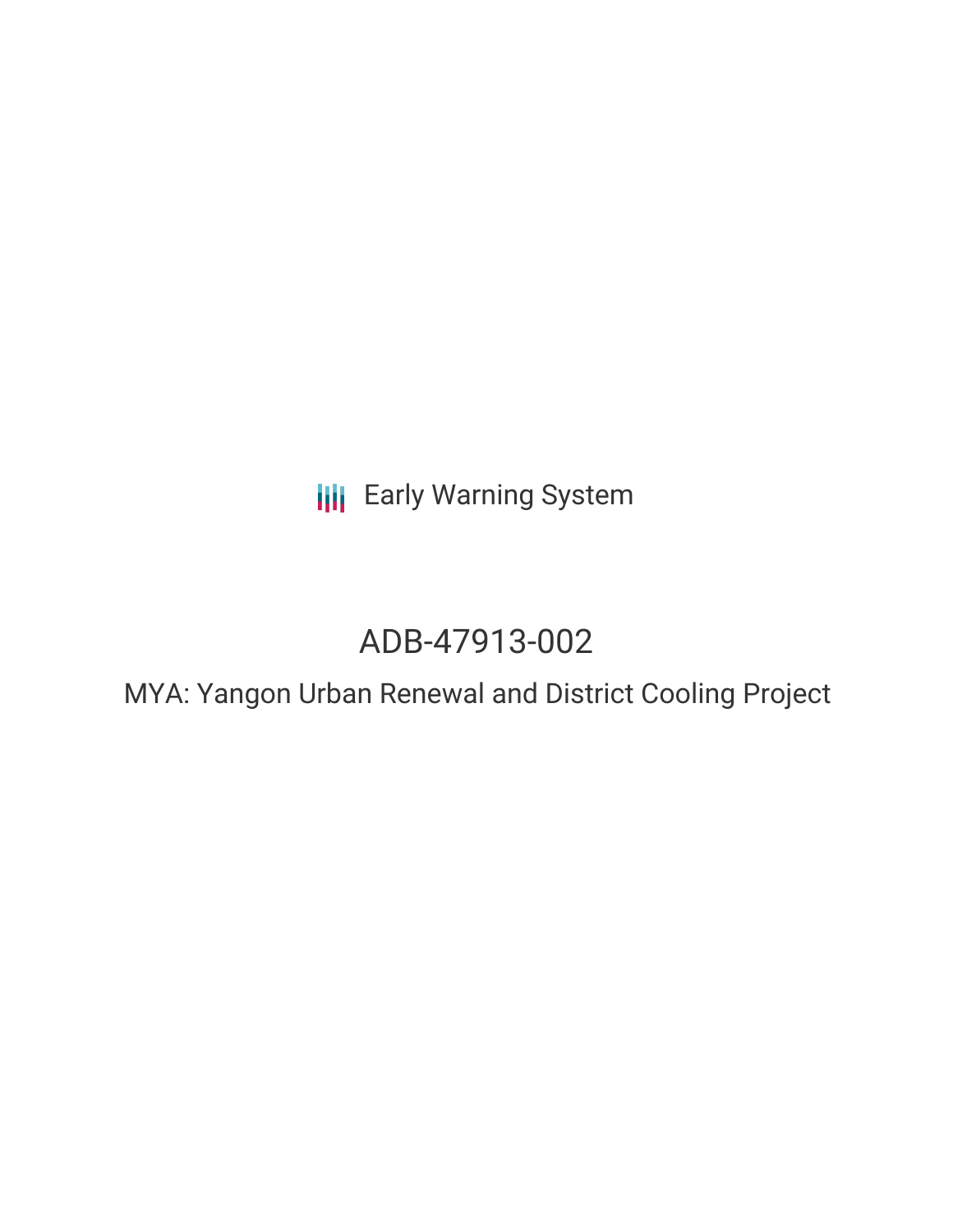

#### **Quick Facts**

| <b>Countries</b>               | Myanmar                                      |
|--------------------------------|----------------------------------------------|
| <b>Specific Location</b>       | Yangon                                       |
| <b>Financial Institutions</b>  | Asian Development Bank (ADB)                 |
| <b>Status</b>                  | Approved                                     |
| <b>Bank Risk Rating</b>        | B                                            |
| <b>Voting Date</b>             | 2016-07-20                                   |
| <b>Borrower</b>                | Meeyahta Development Limited                 |
| <b>Sectors</b>                 | Energy, Infrastructure, Water and Sanitation |
| <b>Investment Type(s)</b>      | Loan                                         |
| <b>Investment Amount (USD)</b> | $$35.00$ million                             |
| <b>Project Cost (USD)</b>      | $$35.00$ million                             |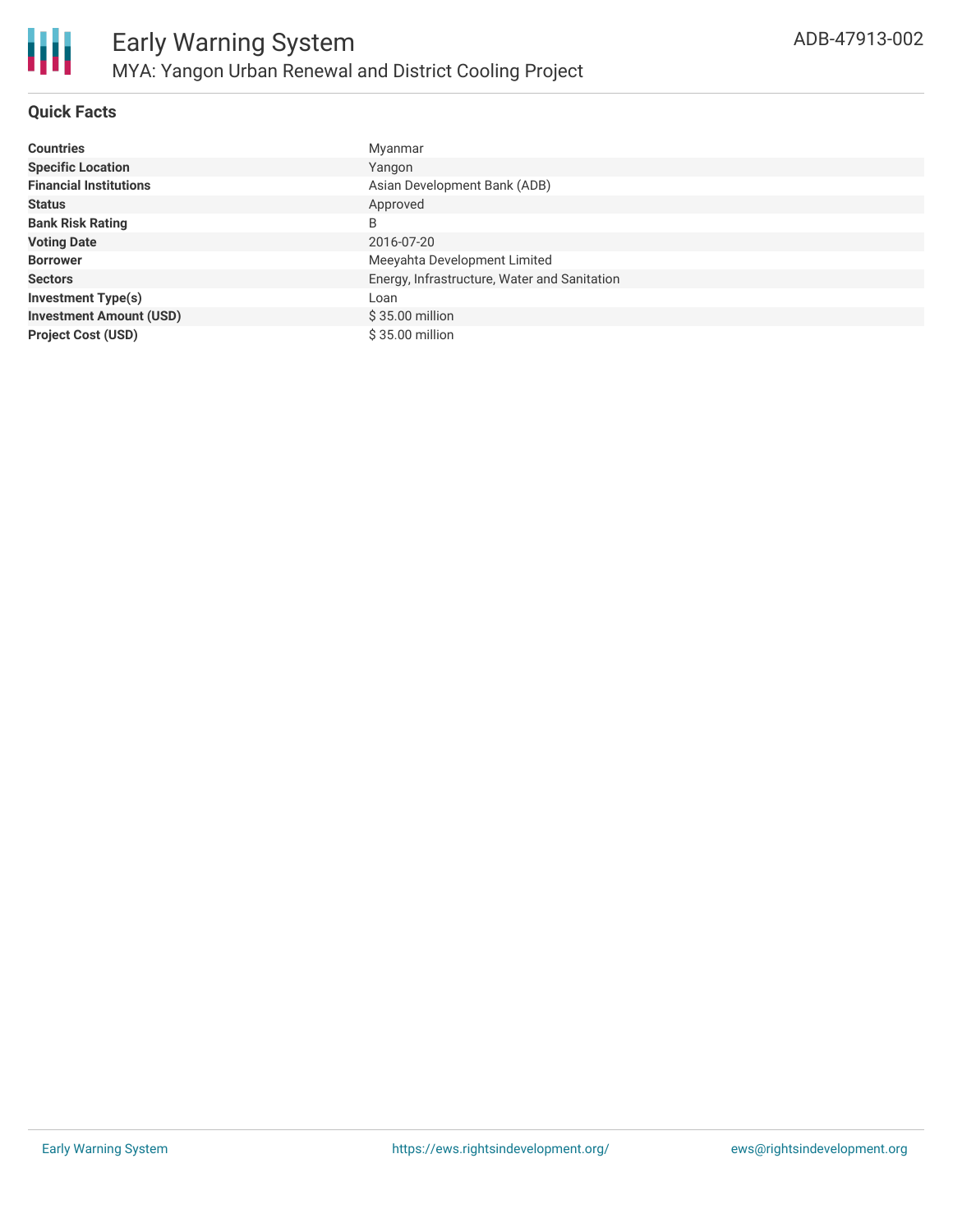

#### **Project Description**

According to the bank document, the project comprises the revitalization of an emerging central business district in Yangon, including hotel, retail, office, and residential space; and a district cooling plant and network to serve the locality. The current project will help reduce the acute shortage of business, tourism, and residential infrastructure in Yangon, and enable commercial activity and the import of capital, skills, and technology that the country requires to transition to a modern economy.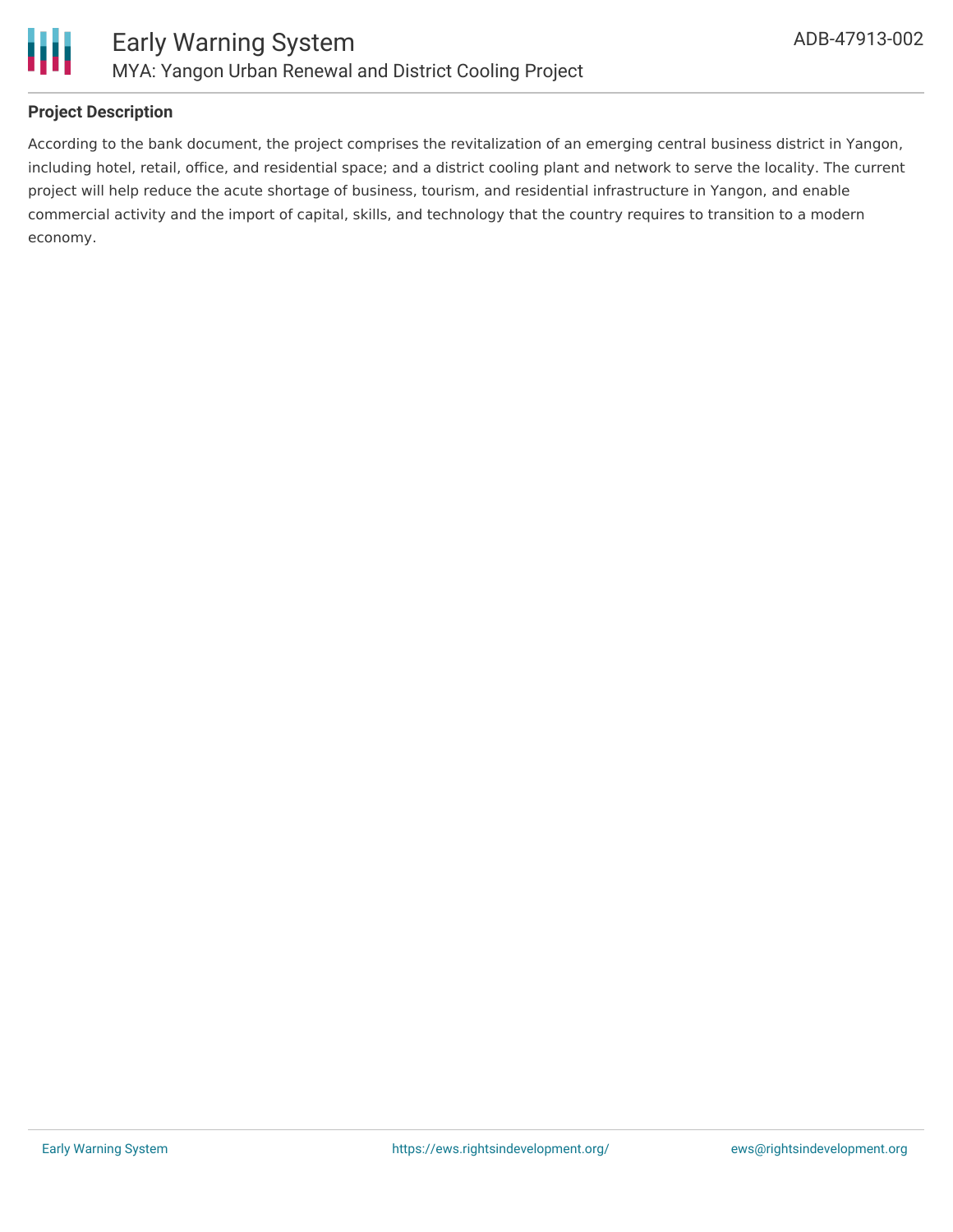

## Early Warning System MYA: Yangon Urban Renewal and District Cooling Project

#### **Investment Description**

Asian Development Bank (ADB)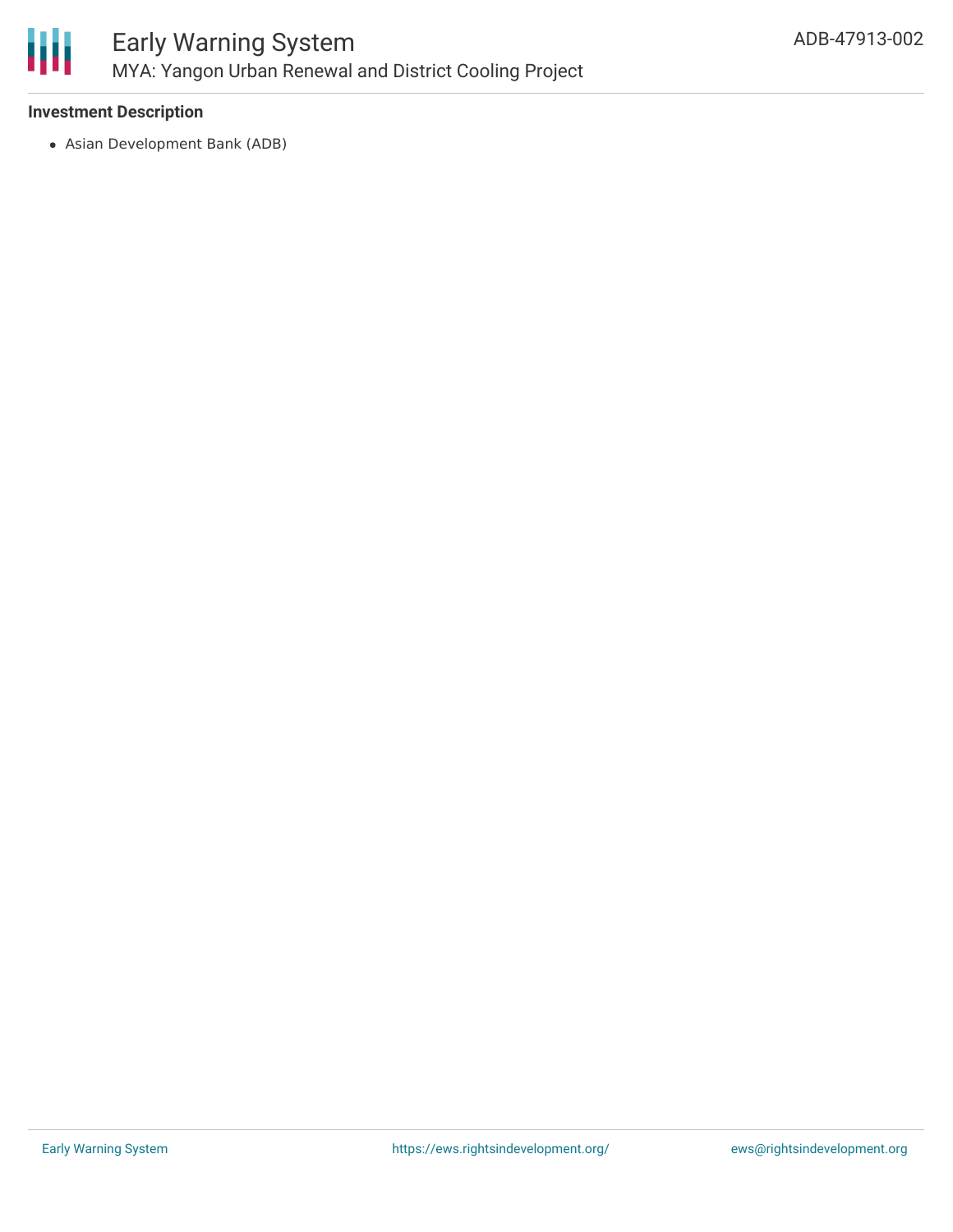

## Early Warning System

### MYA: Yangon Urban Renewal and District Cooling Project

| <b>Private Actor 1</b> | <b>Private Actor</b><br>1 Role | <b>Private Actor</b><br>1 Sector |        | <b>Relation</b> Private Actor 2                 | <b>Private Actor</b><br>2 Role | <b>Private Actor</b><br>2 Sector |
|------------------------|--------------------------------|----------------------------------|--------|-------------------------------------------------|--------------------------------|----------------------------------|
|                        |                                |                                  | $\sim$ | First Myanmar Investment Public Company Limited | Parent Company                 |                                  |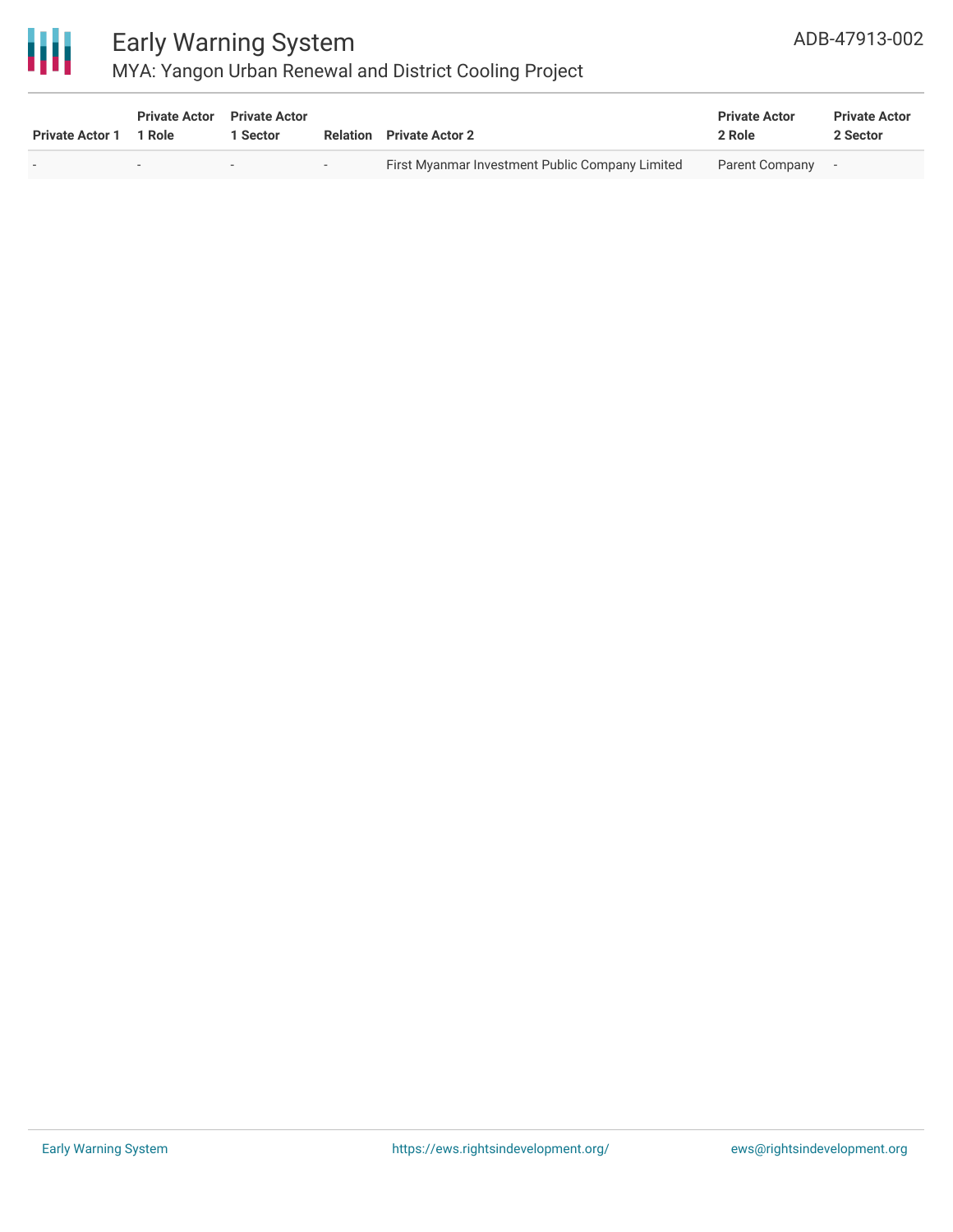

#### **Contact Information**

#### **Project Sponsor(s)**

FIRST MYANMAR INVESTMENT MITSUBISHI CORPORATION Mitsubishi Estate Yoma Strategic Holdings

#### ACCOUNTABILITY MECHANISM OF ADB

The Accountability Mechanism is an independent complaint mechanism and fact-finding body for people who believe they are likely to be, or have been, adversely affected by an Asian Development Bank-financed project. If you submit a complaint to the Accountability Mechanism, they may investigate to assess whether the Asian Development Bank is following its own policies and procedures for preventing harm to people or the environment. You can learn more about the Accountability Mechanism and how to file a complaint at: http://www.adb.org/site/accountability-mechanism/main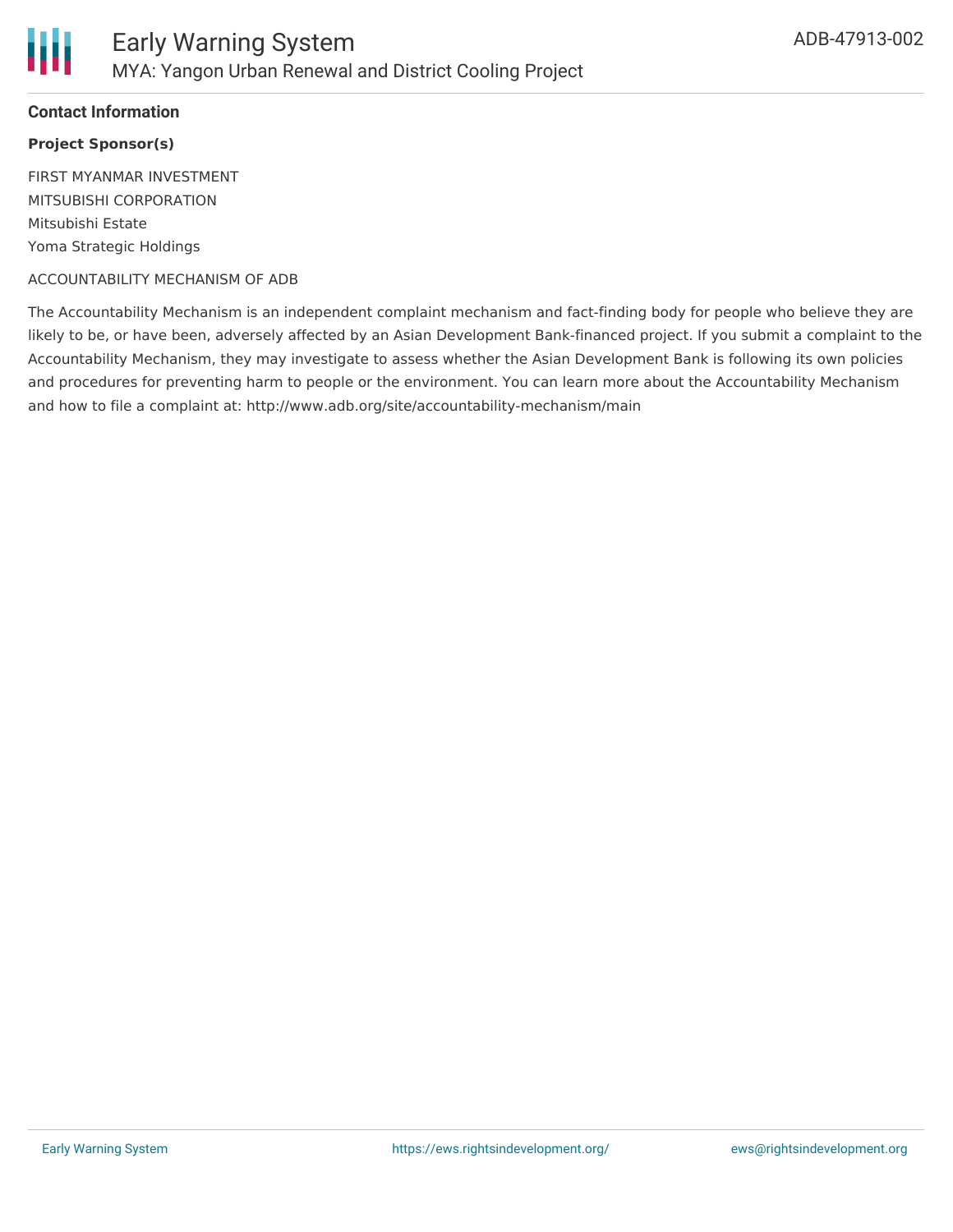## Early Warning System

MYA: Yangon Urban Renewal and District Cooling Project

#### **Bank Documents**

- Project [Disclosure](https://ewsdata.rightsindevelopment.org/files/documents/02/ADB-47913-002.pdf) PDF [\[Original](https://www.adb.org/printpdf/projects/47913-002/main) Source]
- Yangon Urban Renewal and District Cooling Project (Additional Financing): Report and [Recommendation](https://www.adb.org/projects/documents/mya-yangon-urban-renewal-and-district-cooling-project-af-rrp) [Original Source]
- Yangon Urban Renewal and District Cooling Project: Initial [Environmental](https://ewsdata.rightsindevelopment.org/files/documents/02/ADB-47913-002_TLMoiFD.pdf) Examination [\[Original](https://www.adb.org/projects/documents/mya-yangon-urban-renewal-and-district-cooling-jul-2016-iee) Source]

#### **Corporate Documents**

First Myanmar [Investment](https://fmi.com.mm/about/about-fmi/) website

#### **Media**

H

[Blooming](https://consult-myanmar.com/2018/10/16/more-mixed-use-projects-springing-up-in-yangon/) real estate projects in Yangon